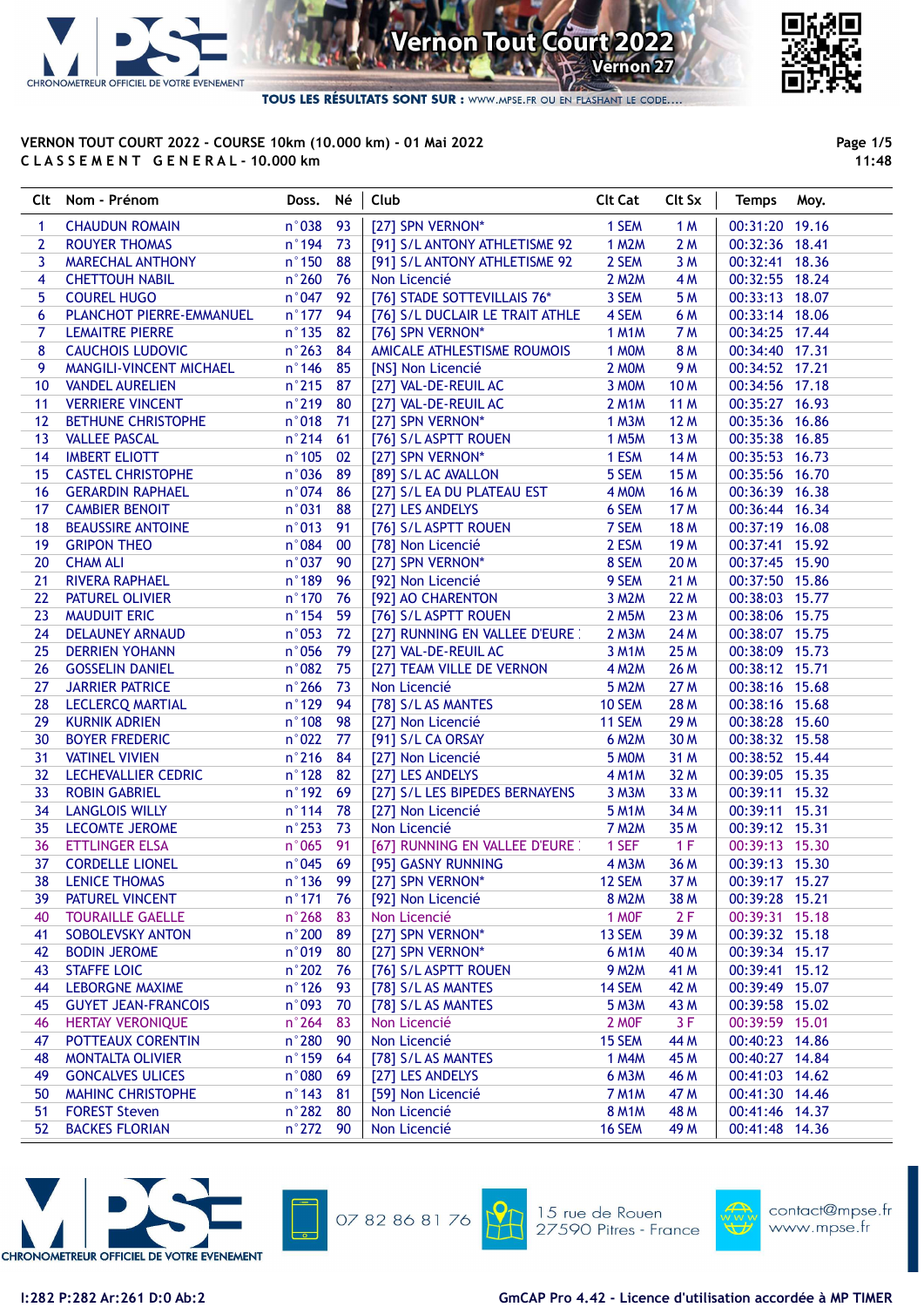

TOUS LES RÉSULTATS SONT SUR : WWW.MPSE.FR OU EN FLASHANT LE CODE...

### VERNON TOUT COURT 2022 - COURSE 10km (10.000 km) - 01 Mai 2022 C L A S S E M E N T G E N E R A L - 10.000 km

Page 2/5 11:48

|     | Clt Nom - Prénom           | Doss.           | Né | Club                          | <b>Clt Cat</b>     | Clt Sx      | <b>Temps</b>   | Moy. |
|-----|----------------------------|-----------------|----|-------------------------------|--------------------|-------------|----------------|------|
| 53  | <b>BOUT JONATHAN</b>       | n°021           | 83 | [27] CANI-SPORTS-EURE         | 6 MOM              | 50 M        | 00:41:51 14.34 |      |
| 54  | <b>MILON CLEMENT</b>       | $n^{\circ}$ 156 | 03 | [78] SPN VERNON*              | 1 JUM              | 51 M        | 00:41:53 14.33 |      |
| 55  | STRAPPAZZON BARBARA        | $n^{\circ}$ 203 | 81 | [27] Non Licencié             | <b>1 M1F</b>       | 4F          | 00:42:05 14.26 |      |
| 56  | <b>LAGADEC CLEMENT</b>     | n°110           | 89 | [27] LES ANDELYS              | 17 SEM             | 52 M        | 00:42:12 14.22 |      |
| 57  | <b>GOYON ANTHONY</b>       | n°270           | 71 | Non Licencié                  | 7 M3M              | 53 M        | 00:42:23 14.16 |      |
| 58  | PIFFAUT PIERRE YVES        | $n^{\circ}$ 174 | 90 | [69] COURIR A LYON            | 18 SEM             | 54 M        | 00:42:35 14.09 |      |
| 59  | <b>FERRAND PHILIPPE</b>    | n°269           | 67 | Non Licencié                  | 2 M4M              | 55 M        | 00:42:37 14.08 |      |
| 60  | <b>GANNE THOMAS</b>        | n°073           | 72 | [27] Non Licencié             | <b>8 M3M</b>       | 56 M        | 00:42:59 13.96 |      |
| 61  | <b>ROBICHON NICOLAS</b>    | $n^{\circ}$ 190 | 80 | [27] SPN CANOE KAYAK          | <b>9 M1M</b>       | 57 M        | 00:43:01 13.95 |      |
| 62  | <b>DESBIENDRAS FRANCK</b>  | n°057           | 69 | [78] Non Licencié             | <b>9 M3M</b>       | 58 M        | 00:43:10 13.90 |      |
| 63  | <b>TACITE BERTIN</b>       | $n^{\circ}206$  | 59 | [27] SPN VERNON*              | 3 M5M              | 59 M        | 00:43:13 13.89 |      |
| 64  | <b>DUPRE JEAN-MICHEL</b>   | n°060           | 66 | [27] S/L EA DU PLATEAU EST    | 3 M4M              | 60 M        | 00:43:27 13.81 |      |
| 65  | <b>DUVAL JEREMY</b>        | $n^{\circ}265$  | 80 | AMICALE ATHLESTISME ROUMOIS   | <b>10 M1M</b>      | 61 M        | 00:43:27 13.81 |      |
| 66  | <b>BALLUE QUENTIN</b>      | n°007           | 96 | [27] Non Licencié             | 19 SEM             | 62 M        | 00:43:28 13.80 |      |
| 67  | <b>LAMBERT FABIEN</b>      | n°111           | 98 | [78] Non Licencié             | 20 SEM             | 63 M        | 00:43:29 13.80 |      |
| 68  | <b>CAPITAN DIAZ ADRIAN</b> | n°032           | 94 | [27] Non Licencié             | 21 SEM             | 64 M        | 00:43:30 13.80 |      |
| 69  | <b>IBOS-BLAIN SANDRINE</b> | $n^{\circ}$ 104 | 78 | [27] SPN VERNON*              | 2 M <sub>1</sub> F | 5F          | 00:43:30 13.80 |      |
| 70  | <b>GUILBAUT JONATHAN</b>   | n°089           | 91 | [27] Non Licencié             | 22 SEM             | 65 M        | 00:43:58 13.65 |      |
| 71  | <b>VAUDOLON JULIEN</b>     | n°217           | 89 | [27] Non Licencié             | 23 SEM             | 66 M        | 00:44:08 13.60 |      |
| 72  | <b>LECUYER MAX</b>         | $n^{\circ}$ 130 | 52 | [27] LES ANDELYS              | <b>1 M7M</b>       | 67 M        | 00:44:10 13.59 |      |
| 73  | <b>DEVILLERS DAN</b>       | n°058           | 75 | [27] GASNY RUNNING            | <b>10 M2M</b>      | 68 M        | 00:44:14 13.57 |      |
| 74  | <b>GUYON VINCENT</b>       | n°094           | 87 | [27] Non Licencié             | 7 MOM              | 69 M        | 00:44:14 13.57 |      |
| 75  | RAIMBAULT FRANCK           | $n^{\circ}$ 186 | 69 | [27] Non Licencié             | <b>10 M3M</b>      | 70 M        | 00:44:19 13.54 |      |
| 76  | PARASSOURAMANE COUMAR      | $n^{\circ}$ 167 | 77 | [78] HOPITAL DE VERNON        | <b>11 M2M</b>      | 71 M        | 00:44:27 13.50 |      |
| 77  | <b>KURNIK CYRIL</b>        | n°109           | 94 | [27] Non Licencié             | 24 SEM             | 72 M        | 00:44:33 13.47 |      |
| 78  | <b>BEPOIS OLIVIER</b>      | n°014           | 72 | [27] Non Licencié             | <b>11 M3M</b>      | 73 M        | 00:44:34 13.47 |      |
| 79  | <b>COLANGE OLIVIER</b>     | n°042           | 62 | [76] S/L ENTENTE MT ST AIGNAN | 4 M <sub>5</sub> M | 74 M        | 00:44:59 13.34 |      |
| 80  | <b>BAUER ALEXIS</b>        | n°012           | 93 | [27] LES ANDELYS              | 25 SEM             | 75 M        | 00:45:05 13.31 |      |
| 81  | <b>DURTESTE STEPHANE</b>   | $n^{\circ}$ 245 | 78 | <b>ARIANE GROUP</b>           | <b>11 M1M</b>      | 76 M        | 00:45:06 13.31 |      |
| 82  | <b>CHAUVOIS BENOIT</b>     | $n^{\circ}$ 248 | 73 | Non Licencié                  | <b>12 M2M</b>      | 77 M        | 00:45:07 13.30 |      |
| 83  | <b>CLAYTON CHRISTOPHER</b> | n°041           | 73 | [27] S/L EA DU PLATEAU EST    | <b>13 M2M</b>      | <b>78 M</b> | 00:45:08 13.30 |      |
| 84  | <b>TILLIER JEAN-YVES</b>   | n°209           | 66 | [27] Non Licencié             | 4 M4M              | 79 M        | 00:45:13 13.27 |      |
| 85  | <b>PRONGUE THOMAS</b>      | $n^{\circ}$ 182 | 95 | [77] Non Licencié             | 26 SEM             | 80 M        | 00:45:20 13.24 |      |
| 86  | <b>ROLAND HUGO</b>         | n°226           | 00 | Non Licencié                  | 3 ESM              | 81 M        | 00:45:21 13.23 |      |
| 87  | <b>LEYMARIE GARY</b>       | n°258           | 85 | Non Licencié                  | <b>8 MOM</b>       | 82 M        | 00:45:30 13.19 |      |
| 88  | <b>LURON XAVIER</b>        | $n^{\circ}$ 142 | 85 | [27] GASNY RUNNING            | 9 MOM              | 83 M        | 00:45:37 13.16 |      |
| 89  | <b>TRISTANT ALEXIS</b>     | n°210           | 97 | [60] TEAM SENZU               | 27 SEM             | 84 M        | 00:45:38 13.15 |      |
| 90  | <b>VOISENET CEDRIC</b>     | $n^{\circ}$ 235 | 79 | Non Licencié                  | <b>12 M1M</b>      | 85 M        | 00:45:41 13.14 |      |
| 91  | <b>LAVAL EMMANUELLE</b>    | n°118           | 89 | [27] CH EURE SEINE            | 2 SEF              | 6 F         | 00:45:41 13.14 |      |
| 92  | ROBICHON CAUCHOIS LUCIE    | n°191           | 87 | [27] Non Licencié             | 3 MOF              | 7F          | 00:45:48 13.10 |      |
| 93  | <b>CORSON GAUTHIER</b>     | n°271           | 96 | Non Licencié                  | 28 SEM             | 86 M        | 00:45:49 13.10 |      |
| 94  | <b>HADDAD MUSTAPHA</b>     | n°256           | 67 | Non Licencié                  | 5 M4M              | 87 M        | 00:45:52 13.08 |      |
| 95  | <b>TRISTANT PHILIPPE</b>   | n°211           | 68 | [60] Non Licencié             | <b>12 M3M</b>      | 88 M        | 00:45:57 13.06 |      |
| 96  | <b>HUET ALEXIS</b>         | $n^{\circ}$ 103 | 88 | [76] Non Licencié             | 29 SEM             | 89 M        | 00:46:03 13.03 |      |
| 97  | <b>BAPTISTE RICHARD</b>    | n°008           | 74 | [27] Non Licencié             | <b>14 M2M</b>      | 90 M        | 00:46:06 13.02 |      |
| 98  | <b>DESPLEBIN PASCAL</b>    | $n^{\circ}261$  | 57 | Non Licencié                  | 1 M6M              | 91 M        | 00:46:16 12.97 |      |
| 99  | <b>MARTIN SAMUEL</b>       | $n^{\circ}$ 152 | 79 | [27] Non Licencié             | <b>13 M1M</b>      | 92 M        | 00:46:27 12.92 |      |
| 100 | <b>BLANQUET LUDIVINE</b>   | n°279           | 97 | Non Licencié                  | 3 SEF              | 8F          | 00:46:33 12.89 |      |
| 101 | <b>WILLEM CORALIE</b>      | n°221           | 71 | [27] Non Licencié             | 1 M3F              | 9F          | 00:46:43 12.85 |      |
| 102 | <b>HEDOUIN WILFIRD</b>     | n°098           | 92 | [27] CANI-SPORTS-EURE         | 30 SEM             | 93 M        | 00:46:52 12.80 |      |
| 103 | <b>DRISKET LAURENT</b>     | n°249           | 66 | Non Licencié                  | <b>6 M4M</b>       | 94 M        | 00:47:06 12.74 |      |
|     |                            |                 |    |                               |                    |             |                |      |
| 104 | <b>BRETON THIBAULT</b>     | n°026           | 92 | [76] Non Licencié             | 31 SEM             | 95 M        | 00:47:06 12.74 |      |





07 82 86 81 76

15 rue de Rouen 27590 Pitres - France

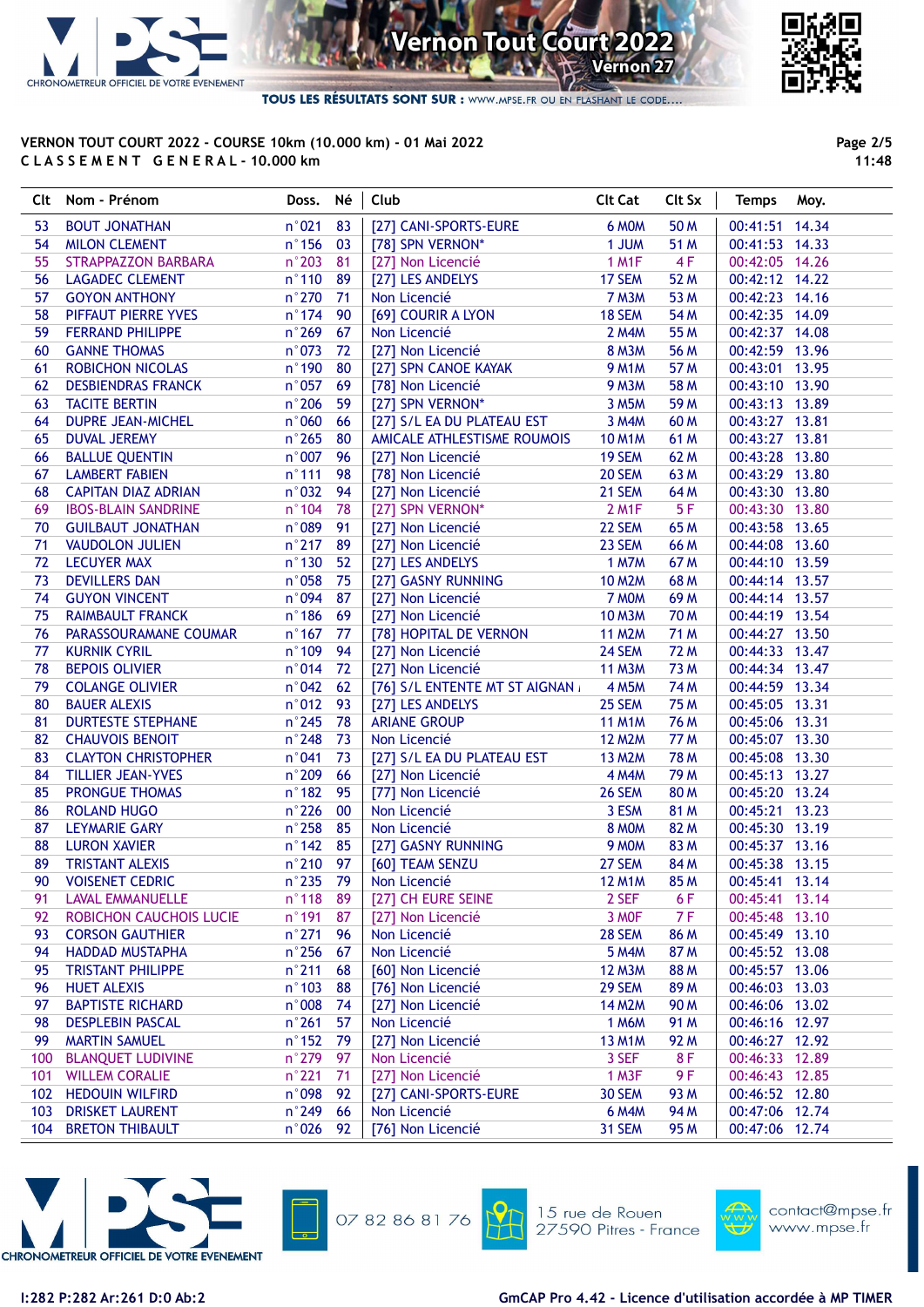

TOUS LES RÉSULTATS SONT SUR : WWW.MPSE.FR OU EN FLASHANT LE CODE...

### VERNON TOUT COURT 2022 - COURSE 10km (10.000 km) - 01 Mai 2022 C L A S S E M E N T G E N E R A L - 10.000 km

Page 3/5 11:48

|     | Clt Nom - Prénom                                 | Doss.           | Né | Club                            | <b>Clt Cat</b>     | Clt Sx           | <b>Temps</b><br>Moy. |
|-----|--------------------------------------------------|-----------------|----|---------------------------------|--------------------|------------------|----------------------|
|     | 105 LARRAS ANDRE                                 | $n^{\circ}115$  | 62 | [27] CANI-SPORTS-EURE           | 5 M <sub>5</sub> M | 96 M             | 00:47:08 12.73       |
|     | 106 MATTEI ALAIN                                 | $n^{\circ}$ 153 | 85 | [27] S/L EA DU PLATEAU EST      | <b>10 MOM</b>      | 97 M             | 00:47:10 12.72       |
| 107 | <b>GAUDELLE LUCAS</b>                            | n°259           | 89 | Non Licencié                    | 32 SEM             | <b>98 M</b>      | 00:47:12 12.72       |
|     | 108 REAU GAEL                                    | $n^{\circ}257$  | 88 | Non Licencié                    | 33 SEM             | 99 M             | 00:47:14 12.70       |
|     | 109 LE COQ CHRISTELLE                            | $n^{\circ}$ 119 | 72 | [27] RUNNING EN VALLEE D'EURE : | 2 M3F              | 10F              | 00:47:20 12.68       |
|     | 110 LE COQ HERVE                                 | $n^{\circ}$ 120 | 64 | [27] Non Licencié               | <b>7 M4M</b>       | 100 M            | 00:47:20 12.68       |
| 111 | <b>CORBINO JONATHAN</b>                          | n°044           | 78 | [27] CLUB ATHLETIC EZY          | <b>14 M1M</b>      | 101 M            | 00:47:27 12.65       |
|     | 112 HENRY THOMAS                                 | $n^{\circ}267$  | 92 | Non Licencié                    | 34 SEM             | 102 M            | 00:47:27 12.65       |
|     | 113 TARDY PATRICIA                               | n°208           | 82 | [27] Non Licencié               | 3 M <sub>1</sub> F | 11F              | 00:47:28 12.64       |
|     | 114 TUMUINIMIO PATRICK                           | $n^{\circ}$ 231 | 82 | Non Licencié                    | <b>15 M1M</b>      | 103 M            | 00:47:33 12.62       |
|     | 115 BOTERF ARMELLE                               | n°020           | 75 | [27] Non Licencié               | 1 M <sub>2</sub> F | 12F              | 00:47:38 12.60       |
|     | 116 LANGEVIN CHRISTINE                           | n°112           | 64 | [27] CSM ROSNY-SUR-SEINE        | 1 M4F              | 13F              | 00:47:38 12.60       |
|     | 117 COUET JEAN-RAYMOND                           | n°046           | 77 | [27] Non Licencié               | <b>15 M2M</b>      | 104 M            | 00:47:39 12.60       |
|     | 118 ADAM AUDREY                                  | n°001           | 78 | [27] Non Licencié               | <b>4 M1F</b>       | 14F              | 00:47:42 12.58       |
|     | 119 BLERARD NICOLAS                              | n°254           | 71 | Non Licencié                    | <b>13 M3M</b>      | 105 M            | 00:47:46 12.56       |
|     | 120 CARTENET CLEMENT                             | n°034           | 06 | [27] Non Licencié               | 1 CAM              | 106 M            | 00:47:46 12.56       |
| 121 | <b>RAQUIN ARTHUR</b>                             | $n^{\circ}$ 187 | 01 | [35] Non Licencié               | 4 ESM              | 107 M            | 00:47:47 12.56       |
|     | 122 LAFOND JEAN-FRANCOIS                         | n°239           | 65 | Non Licencié                    | <b>8 M4M</b>       | 108 M            | 00:48:05 12.48       |
|     | 123 GILARD CLEMENTINE                            | n°076           | 92 | [27] Non Licencié               | 4 SEF              | 15F              | 00:48:05 12.48       |
|     | 124 MUSSO ANTOINE                                | $n^{\circ}$ 164 | 88 | [27] CH EURE SEINE              | 35 SEM             | 109 M            | 00:48:08 12.47       |
|     | 125 HENRY CYRILLE                                | $n^{\circ}251$  | 64 | Non Licencié                    | <b>9 M4M</b>       | 110 M            | 00:48:14 12.44       |
|     | 126 FOSSAT MATHILDE                              | n°072           | 96 | [78] CLUB ATHLETIQUE AUBERGEN   | 5 SEF              | 16F              | 00:48:24 12.40       |
| 127 | <b>DUVAL DAVID</b>                               | $n^{\circ}$ 273 | 72 | Non Licencié                    | <b>14 M3M</b>      | 111 M            | 00:48:26 12.39       |
|     | 128 HEDOUIN ERIC                                 | n°097           | 62 | [27] Non Licencié               | <b>6 M5M</b>       | 112 M            | 00:48:39 12.34       |
|     | 129 VEITES PHILIPPE                              | n°229           | 77 | Non Licencié                    | <b>16 M2M</b>      | 113 M            | 00:48:54 12.27       |
|     | 130 SAINT-MARTIN CHRISTOPHE                      | $n^{\circ}$ 196 | 72 | [27] Non Licencié               | <b>15 M3M</b>      | 114 M            | 00:49:14 12.19       |
| 131 | POISSONNIER CEDRIC                               | n°250           | 68 | Non Licencié                    | <b>16 M3M</b>      | 115 M            | 00:49:33 12.11       |
|     | 132 JANNIN PAUL                                  | n°106           | 94 | [27] Non Licencié               | <b>36 SEM</b>      | 116 M            | 00:49:39 12.09       |
|     | 133 PITAVAL EMMANUEL                             | n°236           | 81 | Non Licencié                    | <b>16 M1M</b>      | 117 M            | 00:49:48 12.05       |
|     | 134 SAMAI JAMEL                                  | $n^{\circ}$ 223 | 76 | Non Licencié                    | <b>17 M2M</b>      | 118 M            | 00:50:06 11.98       |
|     | 135 OZANNE BENJAMIN                              | $n^{\circ}$ 166 | 83 | [27] Non Licencié               | <b>11 MOM</b>      | 119 <sub>M</sub> | 00:50:11 11.96       |
|     | 136 DUPUY SEVERINE                               | n°061           | 83 |                                 | 4 MOF              | 17F              | 00:50:14 11.95       |
| 137 |                                                  | $n^{\circ}$ 198 | 83 | [27] Non Licencié               | <b>12 MOM</b>      | 120 M            | 00:50:14 11.95       |
|     | <b>SCHORMANS JEREMY</b><br>138 LEMAITRE EMMANUEL |                 |    | [27] Non Licencié               |                    | 121 M            | 00:50:20 11.92       |
|     |                                                  | n°230           | 76 | Non Licencié                    | <b>18 M2M</b>      |                  | 00:50:22 11.91       |
|     | 139 LEVAUX THIERRY                               | $n^{\circ}$ 139 | 80 | [27] Non Licencié               | <b>17 M1M</b>      | 122 M            |                      |
| 140 | <b>BREGOU ANTOINE</b>                            | n°025           | 84 | [75] Non Licencié               | <b>13 MOM</b>      | 123 M            | 00:50:37 11.85       |
| 141 | LEFORT VERONIQUE                                 | $n^{\circ}$ 133 | 66 | [28] ATHLETIC VALLEE D'AVRE     | 2 M4F              | <b>18F</b>       | 00:50:44 11.83       |
|     | 142 HACQUARD ANDRE                               | n°095           | 66 | [27] LES ANDELYS                | <b>10 M4M</b>      | 124 M            | 00:50:50 11.81       |
|     | 143 DEVILLERS KIARA                              | n°059           | 04 | [27] GASNYRUNING                | 1 JUF              | 19F              | 00:51:03 11.76       |
| 144 | <b>LEBRIS GILLES</b>                             | $n^{\circ}$ 127 | 61 | [78] CSM ROSNY-SUR-SEINE        | <b>7 M5M</b>       | 125 M            | 00:51:03 11.76       |
| 145 | <b>ROY EMMANUEL</b>                              | $n^{\circ}262$  | 79 | Non Licencié                    | <b>18 M1M</b>      | 126 M            | 00:51:04 11.75       |
| 146 | <b>DUMONTIER XAVIER</b>                          | n°275           | 79 | Non Licencié                    | <b>19 M1M</b>      | 127 M            | 00:51:08 11.74       |
| 147 | <b>STAELENS THIERRY</b>                          | n°201           | 66 | [27] SPN VERNON*                | <b>11 M4M</b>      | 128 M            | 00:51:29 11.66       |
| 148 | <b>MENARD VINCENT</b>                            | $n^{\circ}$ 155 | 81 | [27] Non Licencié               | <b>20 M1M</b>      | 129 M            | 00:51:30 11.65       |
| 149 | <b>CHEVALLIER PIERRE</b>                         | n°040           | 90 | [92] Non Licencié               | 37 SEM             | 130 M            | 00:51:33 11.64       |
|     | <b>150 LEQUEUX FREDERIC</b>                      | $n^{\circ}$ 137 | 79 | [78] FRED78                     | 21 M1M             | 131 M            | 00:51:38 11.62       |
| 151 | <b>COPPOLANI ANTOINE</b>                         | n°246           | 94 | Non Licencié                    | 38 SEM             | 132 M            | 00:51:42 11.61       |
| 152 | <b>BADREAU VICTOR</b>                            | n°274           | 94 | Non Licencié                    | 39 SEM             | 133 M            | 00:51:44 11.60       |
|     | 153 PAYEN NICOLAS                                | $n^{\circ}$ 172 | 87 | [27] CEPE                       | <b>14 MOM</b>      | 134 M            | 00:51:44 11.60       |
|     | 154 HORCHOLLES ALICE                             | $n^{\circ}$ 100 | 92 | [95] Non Licencié               | 6 SEF              | 20F              | 00:51:48 11.59       |
|     | 155 GROSCOL THIERRY                              | n°087           | 61 | [27] LES ANDELYS                | <b>8 M5M</b>       | 135 M            | 00:51:48 11.58       |
| 156 | <b>BENAZET LAURA</b>                             | n°278           | 90 | Non Licencié                    | 7 SEF              | 21F              | 00:51:49 11.58       |







15 rue de Rouen 27590 Pitres - France

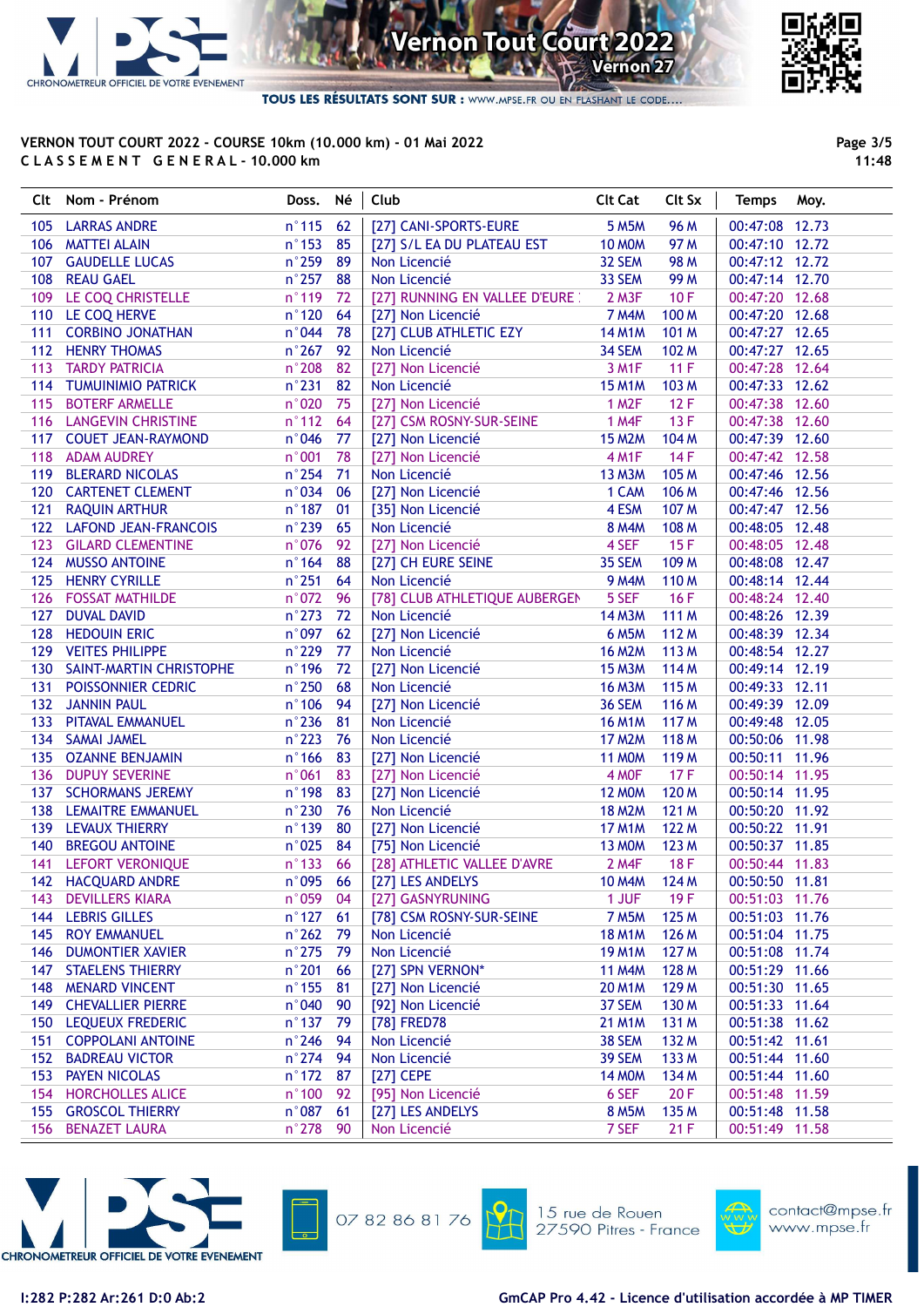



TOUS LES RÉSULTATS SONT SUR : WWW.MPSE.FR OU EN FLASHANT LE CODE...

### VERNON TOUT COURT 2022 - COURSE 10km (10.000 km) - 01 Mai 2022 C L A S S E M E N T G E N E R A L - 10.000 km

Page 4/5 11:48

|     | Clt Nom - Prénom               | Doss.           | Né | Club                            | <b>Clt Cat</b>     | Clt Sx | <b>Temps</b><br>Moy. |
|-----|--------------------------------|-----------------|----|---------------------------------|--------------------|--------|----------------------|
|     | 157 HORCHOLLES RAPHAEL         | $n^{\circ}$ 101 | 89 | [76] S/L DUCLAIR LE TRAIT ATHLE | <b>40 SEM</b>      | 136 M  | 00:51:50 11.58       |
| 158 | POTIER JEREMY                  | $n^{\circ}$ 180 | 88 | [27] Non Licencié               | 41 SEM             | 137 M  | 00:51:56 11.55       |
| 159 | <b>TANGUY FREDERIC</b>         | $n^{\circ}222$  | 79 | Non Licencié                    | <b>22 M1M</b>      | 138 M  | 00:51:56 11.55       |
| 160 | <b>MOUSSEL FRANCOIS</b>        | $n^{\circ}$ 160 | 58 | [27] Non Licencié               | <b>9 M5M</b>       | 139 M  | 00:52:04 11.52       |
| 161 | DALLONGEVILLE ALEXANDRE        | $n^{\circ}$ 244 | 89 | Non Licencié                    | 42 SEM             | 140 M  | 00:52:05 11.52       |
|     | <b>162 WIACEK STEVENS</b>      | $n^{\circ}$ 233 | 84 | Non Licencié                    | <b>15 MOM</b>      | 141 M  | 00:52:10 11.50       |
| 163 | <b>BARNABE CLEMENCE</b>        | n°009           | 90 | [27] Non Licencié               | 8 SEF              | 22 F   | 00:52:13 11.49       |
| 164 | <b>BARNABE PHILIPPE</b>        | n°010           | 70 | [27] Non Licencié               | <b>17 M3M</b>      | 142 M  | 00:52:13 11.49       |
|     | 165 SALMI MARION               | n°197           | 74 | [27] Non Licencié               | 2 M <sub>2</sub> F | 23 F   | 00:52:17 11.48       |
|     | 166 LEFEBVRE FRANCK            | $n^{\circ}$ 131 | 74 | [27] Non Licencié               | <b>19 M2M</b>      | 143 M  | 00:52:24 11.45       |
|     | 167 MARTIN BERNARD             | $n^{\circ}$ 151 | 49 | [27] LES LIONS                  | <b>2 M7M</b>       | 144 M  | 00:52:24 11.45       |
|     | 168 VALENTIN GEROME            | n°213           | 83 | [27] Non Licencié               | <b>16 MOM</b>      | 145 M  | 00:52:24 11.45       |
| 169 | <b>NORE JUDE</b>               | $n^{\circ}$ 165 | 71 | [27] Non Licencié               | <b>18 M3M</b>      | 146 M  | 00:52:31 11.43       |
| 170 | PLANTIVEAU SANDRA              | n°178           | 77 | [27] HOPITAL DE VERNON          | 3 M <sub>2</sub> F | 24F    | 00:52:32 11.42       |
| 171 | ROULLEAU THOMAS                | $n^{\circ}$ 193 | 01 | [27] Non Licencié               | 5 ESM              | 147 M  | 00:52:38 11.40       |
| 172 | <b>ARNOUX LUCIE</b>            | n°003           | 73 | [78] CHRIS LOU                  | 4 M <sub>2</sub> F | 25F    | 00:52:44 11.38       |
| 173 | <b>LEANDRI CHRISTOPHE</b>      | $n^{\circ}$ 125 | 73 | [95] CHRIS LOU                  | <b>20 M2M</b>      | 148 M  | 00:52:44 11.38       |
| 174 | <b>MURLIN KARINE</b>           | $n^{\circ}$ 163 | 73 | [27] LES ANDELYS                | 5 M <sub>2</sub> F | 26 F   | 00:52:51 11.36       |
|     | 175 LOIRE MARIE-PIERRE         | $n^{\circ}$ 140 | 71 | [27] SPN VERNON*                | 3 M3F              | 27F    | 00:52:58 11.33       |
|     | 176 FAYE FLORENCE              | n°067           | 65 | [27] RUNNING EN VALLEE D'EURE : | 3 M4F              | 28 F   | 00:53:01 11.32       |
|     | 177 CHIMOT-KANE DIMITRI        | $n^{\circ}247$  | 92 | Non Licencié                    | 43 SEM             | 149 M  | 00:53:02 11.32       |
|     | 178 GILLES SEBASTIEN           | n°077           | 85 | [27] Non Licencié               | <b>17 MOM</b>      | 150 M  | 00:53:07 11.30       |
| 179 | LE ROY JOSIANE                 | n°224           | 57 | <b>REVE 27</b>                  | 1 M6F              | 29F    | 00:53:09 11.29       |
| 180 | <b>COLLARD CALEMARD ALICE</b>  | n°043           | 88 | [27] Non Licencié               | 9 SEF              | 30 F   | 00:53:33 11.20       |
| 181 | <b>DOUMEIX THIERRY</b>         | $n^{\circ}281$  | 83 | Non Licencié                    | <b>18 MOM</b>      | 151 M  | 00:53:42 11.17       |
|     | 182 REITIN GILLES              | $n^{\circ}$ 188 | 62 | [27] RUNNING EN VALLEE D'EURE : | <b>10 M5M</b>      | 152 M  | 00:53:45 11.16       |
| 183 | <b>GUICHARD THIBAULT</b>       | n°088           | 89 | [27] RUNNING EN VALLEE D'EURE : | 44 SEM             | 153 M  | 00:53:46 11.16       |
|     | 184 LE ROY XAVIER              | $n^{\circ}$ 124 | 55 | [27] RUNNING EN VALLEE D'EURE : | 2 M6M              | 154 M  | 00:53:46 11.16       |
|     | 185 FECHE NICOLAS              | n°068           | 98 | [95] HANDI RÊVEURS              | 45 SEM             | 155 M  | 00:53:46 11.16       |
| 186 | <b>DURON MICKAEL</b>           | n°063           | 80 | [27] HANDI RÊVEURS              | <b>23 M1M</b>      | 156 M  | 00:53:46 11.16       |
| 187 | <b>BERTHELOT ANTOINE</b>       | n°017           | 78 | [27] GASNY RUNNING              | 24 M1M             | 157 M  | 00:53:46 11.16       |
| 188 | <b>MULLOIS ANTONIN</b>         | $n^{\circ}$ 161 | 02 | [27] Non Licencié               | 6 ESM              | 158 M  | 00:54:17 11.05       |
| 189 | <b>BRASLERET YOHANN</b>        | n°023           | 90 | [60] Non Licencié               | 46 SEM             | 159 M  | 00:54:43 10.97       |
| 190 | ALLEAUME JEAN CLAUDE           | $n^{\circ}255$  | 56 | Non Licencié                    | 3 M6M              | 160 M  | 00:54:50 10.95       |
| 191 | <b>GOMONT SEVERINE</b>         | n°079           | 75 | [27] SPN VERNON*                | 6 M <sub>2</sub> F | 31 F   | 00:54:50 10.94       |
| 192 | <b>MODELO BERNARD</b>          | $n^{\circ}$ 157 | 60 | [78] Non Licencié               | <b>11 M5M</b>      | 161 M  | 00:54:55 10.93       |
| 193 | PASCO STEPHANE                 | $n^{\circ}$ 169 | 72 | [27] LES ANDELYS                | <b>19 M3M</b>      | 162 M  | 00:55:02 10.90       |
| 194 | <b>LEQUEUX REGIS</b>           | $n^{\circ}$ 138 | 73 | [27] CH EURE SEINE              | <b>21 M2M</b>      | 163M   | 00:55:09 10.88       |
|     | 195 HAUCHARD PIERRE            | n°096           | 56 | [27] LES ANDELYS                | <b>4 M6M</b>       | 164 M  | 00:55:15 10.86       |
| 196 | <b>BRIERE BRUNO</b>            | n°027           | 66 | [27] RUNNING EN VALLEE D'EURE : | <b>12 M4M</b>      | 165 M  | 00:55:20 10.85       |
| 197 | <b>BRIERE CHLOE</b>            | n°028           | 94 | [78] RUNNING EN VALLEE D'EURE : | <b>10 SEF</b>      | 32 F   | 00:55:20 10.85       |
| 198 | <b>MODELO GUILLAUME</b>        | $n^{\circ}$ 158 | 86 | [78] CSM ROSNY-SUR-SEINE        | <b>19 MOM</b>      | 166 M  | 00:55:23 10.83       |
| 199 | <b>DENIS VIOLENE</b>           | n°054           | 83 | [27] Non Licencié               | 5 MOF              | 33 F   | 00:55:23 10.83       |
| 200 | <b>ANCEAU SINDA</b>            | n°002           | 80 | [27] GASNY RUNNING              | 5 M <sub>1</sub> F | 34 F   | 00:55:33 10.80       |
| 201 | PORQUET JENNIFER               | n°228           | 84 | Non Licencié                    | <b>20 MOM</b>      | 167 M  | 00:55:38 10.79       |
| 202 | <b>GROSCOL JUSTINE</b>         | n°085           | 93 | [27] LES ANDELYS                | <b>11 SEF</b>      | 35F    | 00:56:00 10.71       |
| 203 | <b>CALEMARD LORRAINE</b>       | n°029           | 91 | [75] Non Licencié               | 12 SEF             | 36 F   | 00:56:24 10.64       |
| 204 | <b>BRAU-ARNAUTY PASCALE</b>    | n°024           | 61 | [27] SPN VERNON*                | 1 M <sub>5</sub> F | 37 F   | 00:56:26 10.63       |
| 205 | <b>MARCHAND ALINE</b>          | n°149           | 80 | [27] Non Licencié               | 6 M <sub>1</sub> F | 38 F   | 00:56:31 10.62       |
| 206 | <b>TANGUY CHAVANNES AURORE</b> | n°207           | 96 | [27] Non Licencié               | 13 SEF             | 39F    | 00:56:47 10.57       |
| 207 | LE PORHO THIBAULT              | $n^{\circ}$ 123 | 00 | [91] Non Licencié               | 7 ESM              | 168 M  | 00:56:49 10.56       |
| 208 | <b>HERMAND PATRICE</b>         | n°099           | 62 | [27] Non Licencié               | <b>12 M5M</b>      | 169 M  | 00:57:00 10.53       |
|     |                                |                 |    |                                 |                    |        |                      |





07 82 86 81 76

15 rue de Rouen 27590 Pitres - France